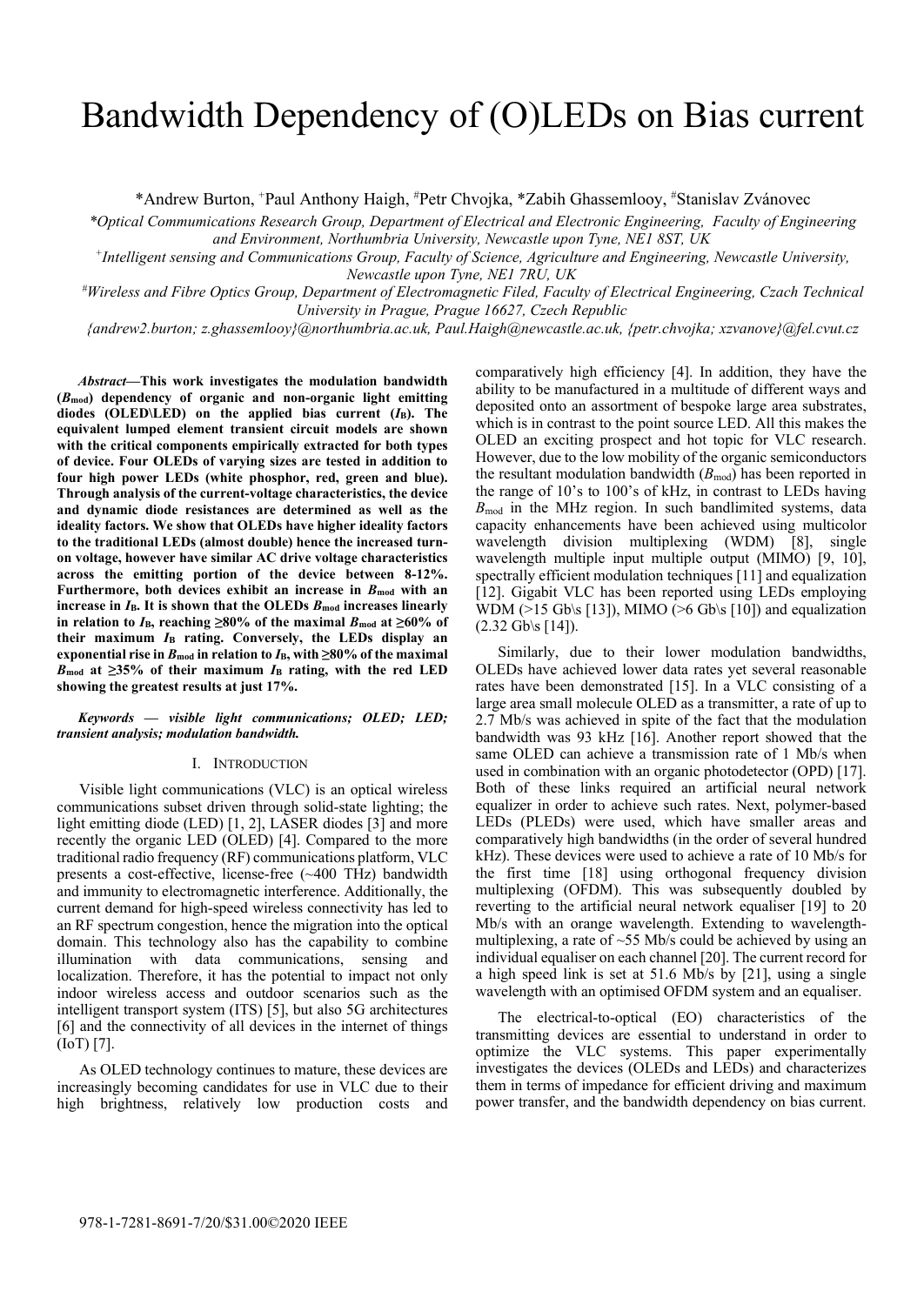The rest of this paper is organized as follows: the standard (O)LED model and lumped element equivalent model is given in Section II. The experimental setup for the testing of the devices is given in Section III. The results of the DC and AC characterization are given in Sections IV and V respectively. Finally, the conclusions and observations are outlined in Section VI.

# II. (O)LED MODEL

The standard simplified structure and transient model for the (O)LED is shown in Fig. 1(a-b) [22, 23]. Typically, such devices are made from an emissive layer sandwiched between two electrodes, a cathode (-) and an anode (+). For the organic emitter carbon-based small molecules or polymers are used, whereas in general the non-organic emitters are based around Gallium nitride (GaN) compounds. To model the devices, a serial resistance  $R<sub>S</sub>$  is used at the input representing the contact and neutral region resistances. A parallel shunt resistance *R*p, assumed to have a very high value ( $> M\Omega$ ) models the leakage current through the device. The parallel capacitance  $C_s$  and  $C_d$ (space-charge and diffusion) are non-linear in nature and strongly depend upon the diode current  $I<sub>D</sub>$ . Likewise, the diode exhibits a non-linear resistive nature with the characteristics of the Shockley diode equation [24], given by:

$$
I_{\rm D} = I_{\rm S} \exp\left(\frac{q(V_D - I_D R_S)}{nKT} - 1\right),\tag{1}
$$

where  $I_D$  is the device current,  $I_S$  is the reverse bias saturation current,  $q$  is the charge of an electron,  $V<sub>D</sub>$  is the voltage across the device, *n* is the ideality factor, *K* is Boltzmann's constant and *T* is the junction temperature (in Kelvin). Ideality factors contain important informationon the transport and recombination processes in semiconductors [25]. For GaN based diodes it is typically expected to be between 1 and 2, increasing for organic devices [26].



*Fig. 1(a) simplified (O)LED structure and (b) model for the electrical to optical transient transfer function.*

The 3 dB  $B_{\text{mod}}$  transient response of the LED is a function of the differential lifetimes, capacitance and *I*<sub>D</sub> expressed by [22]:

$$
B_{\text{mod}} = \frac{1}{2\pi(\tau_s + \tau_c)}
$$
\n<sup>(2)</sup>

where  $\tau_s$  is related to the differential lifetime and inversely proportional to  $I_D$ ; whereas  $\tau_c$  is related to the capacitance and is proportional to  $I<sub>D</sub>$ . Furthermore, when modulating the device with a voltage source, care must be taken to ensure that it is operating in the quasi-linear region of the voltage to optical output power transfer function. This is demonstrated in Fig. 2 (using the G LED), where it shows not only the quasi-linear region but also the turn on and saturation point of the device. Modulating voltage signals above or below these areas will result in non-linear distortion and clipping of the output power.



*Fig. 2 (O)LED biasing in the quasi linear region and modulating forward voltage to output power transfer.*

#### III. EXPERIMENTAL SETUP

The experimental setup to analyse the transient behaviour of the devices under test (DUT) is given in Fig. 3. A laser driver (LD) is used to provide the constant bias current  $I_B$  (where  $I_B$  =  $I<sub>D</sub>$ ) to the devices whereas the arbitrary function generator (AFG) is used to deliver the perturbations  $x(t)$ . The modulating voltage has been set to a level on each device ensuring that the output signal has not been clipped. Both of the signals are then summed in the bias tee (BT) and used to drive the DUT. Following free-space transmission over a line of sight (LoS) channel, the optical signals are captured and electrically regenerated with the optical receiver (ORx). The regenerated signals  $y_{ele}(t)$  are then captured on a digital storage oscilloscope (DSO, Agilent Technologies Infiniium DSO9254A), or spectrally examined on the signal analyzer (SA, Agilent Technologies MXA signal analyzer N92020A). The SA is used to accurately measure the frequency response of each of the DUT, at stepped levels of *I*<sub>B</sub>. The DSO has been employed to capture on-off keying non-return to zero (OOK NRZ) data. This data is taken off-line and the corresponding eye diagrams are plotted in MATLAB.

The DUT are shown in Fig. 4. The OLEDs of varying sizes and power are labelled OLED1 to OLED4 with specifications given from data sheets supplied in Table I. For comparison, off the shelf inorganic gallium based LEDs are also tested. The Luxeon rebel white phosphor (WPLED) and a red, green and blue (RGB) chip LED.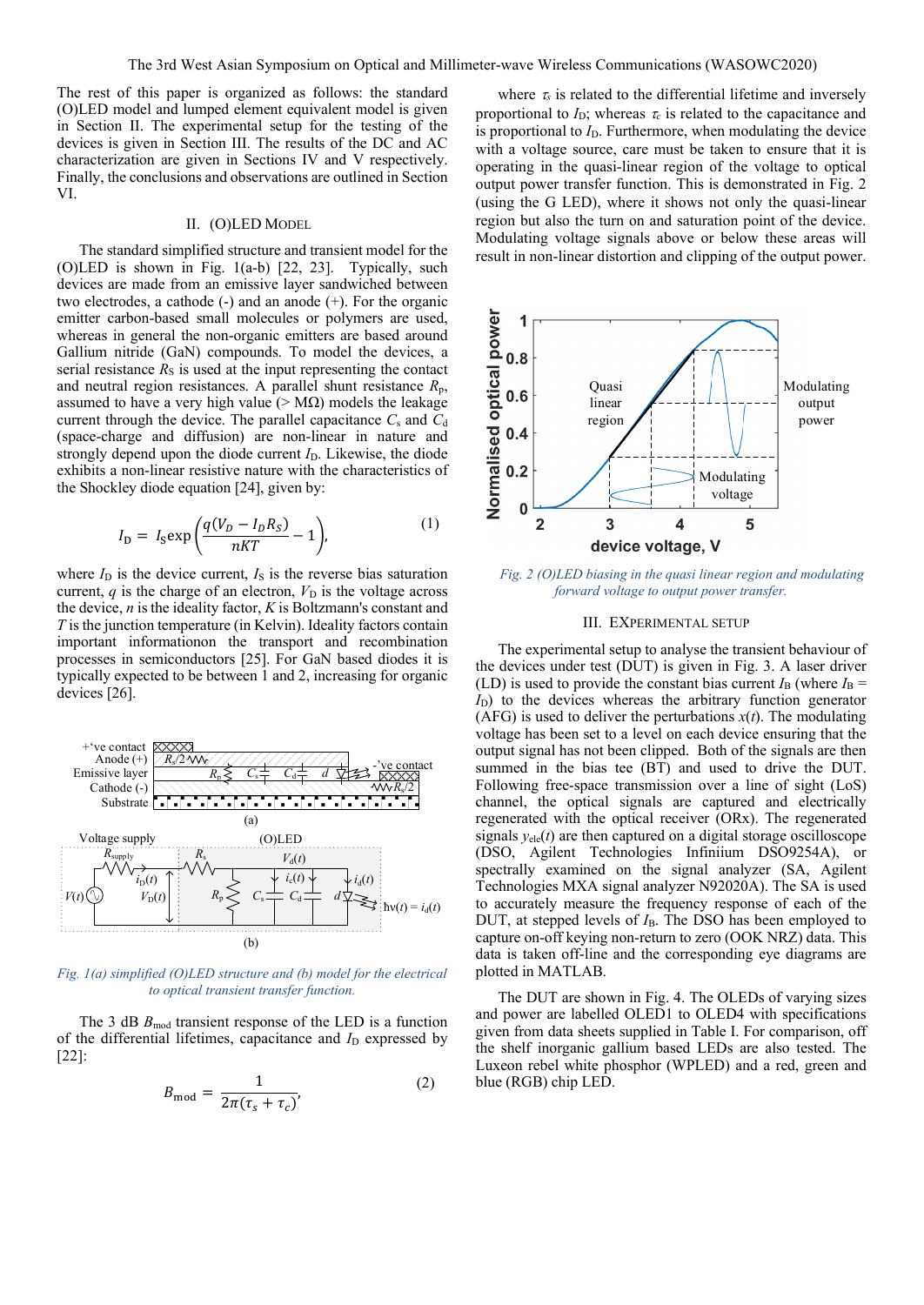

*Fig. 3 Experimental block diagram*



*Fig. 4 The DUT*

*Table I OLED DUT specifications*

| DUT                      | Luminance area<br>(mm) | <b>Typ. luminous efficacy</b><br>$(\text{Im}/\text{W})$ $(I_{\text{B}}(\text{mA}))$ |  |
|--------------------------|------------------------|-------------------------------------------------------------------------------------|--|
| OLED1 (N6OA40-F)         | 48.7 (Radius)          | 55 (230)                                                                            |  |
| OLED2 (N6SC40C)          | $127.2 \times 127.2$   | 55 (480)                                                                            |  |
| OLED 3 (N6BA40-B)        | $191 \times 41$        | 53 (230)                                                                            |  |
| OLED4 (N6SB40-B)         | $46 \times 46$         | 55 (62)                                                                             |  |
| WPLED<br>$1.67$ (radius) |                        | 106 (350)                                                                           |  |
| R, G, B                  | Not given              | Not given                                                                           |  |

#### IV. DEVICE DC CHARACTERISATION

Each of the devices has been characterized in terms of the diode equation (Eq. 1). The device current-voltage  $(I_D - V_D)$ transfer functions have been accurately measured using a Keithley 2400 SourceMeter®. Fig. 5(a-b) show the *I*<sub>D</sub>-*V*<sub>D</sub> transfer functions for the WPLED and OLED1 devices respectively. The dynamic resistance  $R_D$  of the device can be estimated through the inverse tangent of the transfer function at each point along the plot, i.e.  $(dI_D/dV_D)^{-1}$ . This is shown in the figure as the solid orange line. Likewise, the dynamic resistance of the intrinsic diode  $r_d$  for each DUT can be estimated taking the first derivative of the reciprocal of the Shockley diode equation eq(1), i.e.  $(dI_d/dV_d)^{-1}$ , which yields:

$$
r_{\rm d} = \frac{n v_t}{I_D},\tag{3}
$$

where  $v_t$  is the thermal voltage defined by  $KT/q$ . The parameter *n* is found through fitting  $r_d$  onto  $R_D$  on the left-hand side of the curve (the grey area) where the  $r_d$  is the dominant factor of  $R_{D_i}$  $r_d$  is shown in the figure as the dashed red line. The plot is shown to be almost constant in the unshaded area. This is due to the exponential current behaviour of the diode. Furthermore, in this region  $R<sub>S</sub>$  becomes the dominant parameter of  $R<sub>D</sub>$ . Hence, an estimate of  $R_S$  can be made as the difference between  $R_D$  and  $r_d$ , i.e.:

$$
R_S = R_D - r_d. \tag{4}
$$

*R*<sub>S</sub> is plotted in the Fig. 5 as the dotted orange line. Thus, at the maximum  $I_D$ - $V_D$  measurement an accurate estimate of  $R_S$  can be obtained. The estimate for  $r_d$  has also been taken at the same point of the curve (as there is little change in this region), and is plotted with  $R<sub>S</sub>$  in Fig. 5(c). The numerical values are then given in Table II. Additionally, Table II outlines the ratio of  $R<sub>S</sub>$  to  $r<sub>d</sub>$ and the percentage of  $V_D(t)$  that falls across  $d$  (using the voltage divider rule). Examining  $R<sub>D</sub>$ , it can be seen that the values for the LED DUT < 1  $\Omega$ , whereas the OLED DUT exhibit > 2  $\Omega$  with the maximum estimate for OLED4 at 8.38  $Ω$ . This implies for both types of device that a driver with similar low  $R_{\text{spply}}$  is required for maximum power transfer, unlike the standard 50  $\Omega$ output of AFG. Moreover, when driven by the AFG, between 8  $-13\%$  of the  $V_{D}(t)$  signal falls across the emitting portion of the DUT with the exception here of the WPLED measured here at almost 24%.

Fig. 5(d) depicts the ideality factor, where it can be seen that the OLEDs have been measured at almost double to that of the LEDs meaning that they require a higher turn-on voltage.



*Fig. 5 DUT DC characterization, I-V curves for (a) WPLED, (b) OLED1; (c) the extracted diode characteristic resistance, and (c) diode ideality factor.*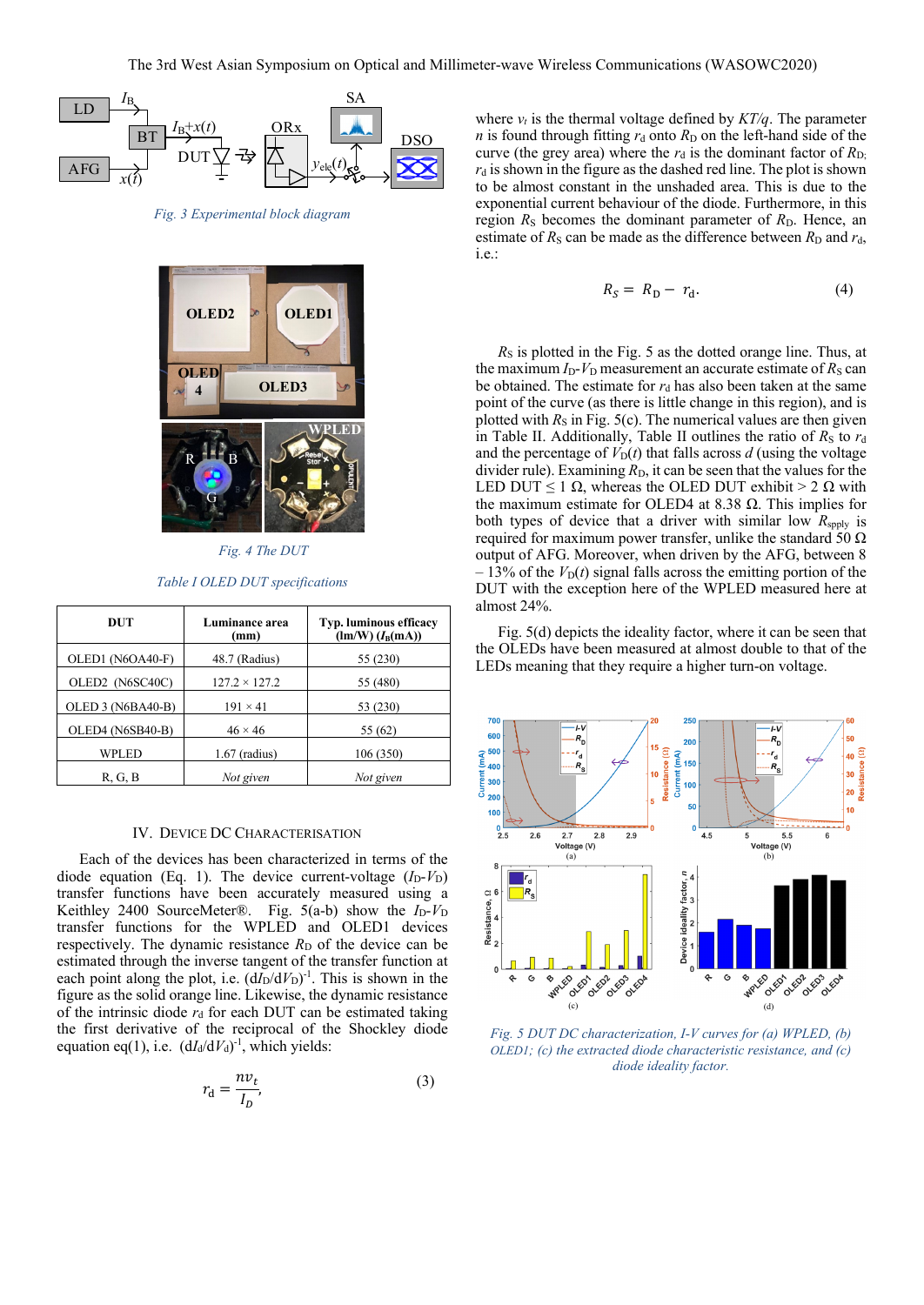| DUT               | $R_{\text{D}}(\Omega)$ | $R_{\rm S}(\Omega)$ | $r_{\rm d}(\Omega)$ | $R_{\rm S}$ /<br>$r_{\rm d}$<br>$(\Omega/\Omega)$ | $r_{\rm d}$ /( $R_{\rm S}$ + $r_{\rm d}$ )*100 |
|-------------------|------------------------|---------------------|---------------------|---------------------------------------------------|------------------------------------------------|
| R                 | 0.733                  | 0.672               | 0.061               | 11.016                                            | 8.322                                          |
| G                 | 1.030                  | 0.945               | 0.085               | 11.118                                            | 8.252                                          |
| B                 | 0.952                  | 0.880               | 0.072               | 12.200                                            | 7.563                                          |
| WPLED             | 0.286                  | 0.219               | 0.067               | 3.269                                             | 23.427                                         |
| OLED1             | 3.266                  | 2.917               | 0.349               | 8.358                                             | 10.686                                         |
| OLED <sub>2</sub> | 2.069                  | 1.911               | 0.158               | 12.095                                            | 7.637                                          |
| OLED3             | 3.316                  | 3.005               | 0.311               | 9.662                                             | 9.379                                          |
| OLED <sub>4</sub> | 8.380                  | 7.305               | 1.075               | 6.795                                             | 12.823                                         |

*Table II DUT estimates of RD, RS and rd*

# V. DEVICE AC CHARACTERISATION

For the AC characterization of the DUT, the setup shown in Fig. 3 has been used. The output of the ORx was connected to the SA and the AFG was used to sweep frequencies in order to measure the response of the DUT at different levels of  $I_B$ . The experiment was repeated for each level of  $I_B$  and every device. Figs. 6(a) and (c) show the results for the WPLED and OLED1 respectively. Each of the curves has been normalised to 0 dB at the start of the measurements in order to compare the  $-3$  dB  $B_{\text{mod}}$ points for each *I*<sub>B</sub>. Figs. 6(b) and (d) plot the relationship between the measured  $B_{\text{mod}}$  and  $I_{\text{B}}$  for the WPLED and OLED1 respectively.



*Fig. 6 DUT transient analysis, measured frequency response with stepped I*<sup>B</sup> *for (a) WPLED and (c) OLED1; and extracted B*mod *vs. I*<sup>B</sup> *for (b) WPLED (inset eyediagrams at 10 Mb/s for min and max I*B*) and (d) OLED1 (inset eyediagrams at 100 kb/s for min and max I*B*).*

The fit curve has been plotted using the MATLAB curvefitting tool and the two-term power series model  $(f(x)) = ax^b +$ *c*). Interestingly, the WPLED displays an exponential rise in  $B_{\text{mod}}$  tending towards a saturation level as  $I_{\text{B}}$  increases. On the other hand, OLED1 has been observed to display a linear rise

in  $B_{\text{mod}}$  with respect to  $I_{\text{B}}$  without any sign of saturation. Hence, as OLED technology matures and devices are made to operate at higher currents, the  $B_{\text{mod}}$  should also continue to rise to the higher kHz and into the MHz region. Inset into Figs. 5(b) and (d) are the eye diagrams for pseudo-random bit sequences (PRBS) of length  $2^{10}$ -1 of on-off keying non-return to zero (OOK NRZ) data captured on the DSO and analyzed offline in MATLAB, at data rates of 10 Mb/s and 100 kb/s respectively at the lowest and highest *I*B. The eye diagram for the WPLED shows a clear eye-opening at full *I*<sub>B</sub> and only a partial opening at the minimum. Likewise, OLED1 displays a full eye-opening with the maximum current and a completely closed eye with the minimum.

Using the fitted curves for the DUT, a comparison has been made normalizing each of the sets of  $I_B$  and the associated  $B_{\text{mod}}$ to unity, and is shown in Fig.7. The figure shows that each of the OLEDs under test displays the same linear trend transfer function. Likewise, the LEDs also display a similar exponential rise to their transfer functions tending towards a saturation point. These two different behaviours indicate that the LEDs DUT biased to  $\geq$ 35% of their maximum rating offer  $\geq$ 80% of the maximal available BW. Conversely, the OLED DUT requires biasing to  $\geq 60\%$  of their maximum rating in order to offer ≥80% of the maximal available BW. However, biasing the OLEDs to a high level in a communication system can introduce nonlinear effects on the signal due to the saturation limit on the optical output power. These effects are more severe on the multilevel and analogue modulation schemes (such as multiple carrierless and phase modulation (*m*-CAP) [27] or orthogonal frequency division multiplexing (OFDM) [28]), than on binary level modulation such as OOK or pulse position modulation (PPM). Furthermore, having to biasing at a high level can be detrimental to the overall lifetime of the device.



*Fig. 7 Comparison of the normalised B*<sub>mod</sub> *vs. normalised I*<sub>B</sub> *of the DUT.*

# VI. CONCLUSION

This work has investigated a set of four different OLEDs and four different high power LEDs. The DC characteristics have shown that the OLEDs have a greater (more than double)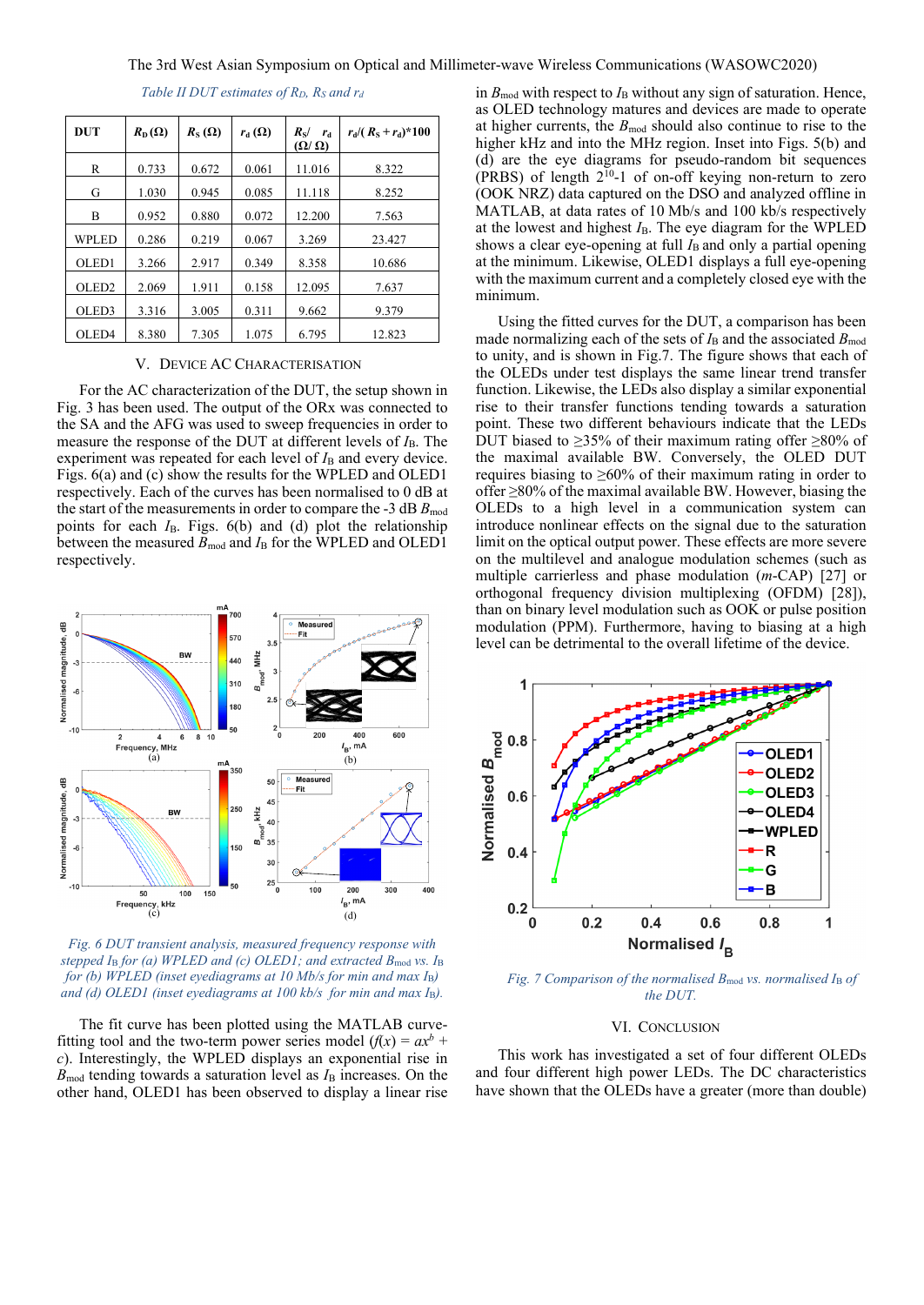device, series and diode resistance than the LEDs. However, when using the voltage divider rule it has been shown that the modulating voltage across the emitting portion of the device is almost the same for all devices tested, between 8-13% with the exception of the Luxeon rebel at 23% when modulating from a voltage source. The bias current dependency on the modulation bandwidth for both LEDs and OLEDs has also been investigated. We have empirically demonstrated that an increase in bias current directly leads to an increase in the available modulation bandwidth of both types of device. However, distinct differences in the behaviour of each device have been outlined. For the LEDs, the bandwidth increases exponentially with bias current, tending towards a saturation limit. It has been shown for the four LED devices tested that  $\geq$ 80% of the maximal available bandwidth is achieved within 35% of the maximum rated bias current, with the red LED showing the greatest results at just 17%. The OLEDs tested display a linear relationship between the bandwidth and the applied bias current. For this case,  $\geq 80\%$  of the maximal available bandwidth was achieved at ≥60% of their maximum rating.

# ACKNOWLEDGMENT

This project is supported by UK EPSRC grant EP/P006280/1: MARVEL and the H2020 MSC ITN 764461 (VISION).

### **REFERENCES**

- [1] Z. Ghassemlooy, W. Popoola, and S. Rajbhandari, *Optical wireless communications: system and channel modelling with Matlab®*: CRC press, 2019.
- [2] S. Rajbhandari, P. A. Haigh, Z. Ghassemlooy, and W. Popoola, "Wavelet-neural network VLC receiver in the presence of artificial light interference," *IEEE photonics technology letters,* vol. 25, pp. 1424-1427, 2013.
- [3] J. Yang, Z. Liu, B. Xue, Z. Liao, J. Wang, and J. Li, "Visible light communication and lighting using laser diodes," in *2016 International Conference on Numerical Simulation of Optoelectronic Devices (NUSOD)*, pp. 83-84, 2016.
- [4] P. d. Souza, N. Bamiedakis, K. Yoshida, P. P. Manousiadis, G. A. Turnbull, I. D. W. Samuel*, et al.*, "High-Bandwidth Organic Light Emitting Diodes for Ultra-Low Cost Visible Light Communication Links," in *2018 20th International Conference on Transparent Optical Networks (ICTON)*, pp. 1-4, 2018.
- [5] W. N, Q. Y, W. W, T. S, and S. J, "Visible Light Communication based Intelligent Traffic Light System: Designing and Implementation," in *2018 Asia Communications and Photonics Conference (ACP)*, pp. 1-3, 2018.
- [6] B. Gulbahar and S. Sencan, "Wireless Internet service providing for 5G with hybrid TV broadcast and visible

light communications," in *2017 Wireless Days*, pp. 66- 69, 2017.

- [7] K. Kadam and M. R. Dhage, "Visible Light Communication for IoT," in *2016 2nd International Conference on Applied and Theoretical Computing and Communication Technology (iCATccT)*, pp. 275- 278, 2016.
- [8] H. Chun, S. Rajbhandari, G. Faulkner, D. Tsonev, E. Xie, J. J. D. McKendry*, et al.*, "LED Based Wavelength Division Multiplexed 10 Gb/s Visible Light Communications," *Journal of Lightwave Technology,* vol. 34, pp. 3047-3052, 2016.
- [9] K. Werfli, P. Chvojka, Z. Ghassemlooy, N. B. Hassan, S. Zvanovec, A. Burton*, et al.*, "Experimental Demonstration of High-Speed  $4 \times 4$  Imaging Multi-CAP MIMO Visible Light Communications," *Journal of Lightwave Technology,* vol. 36, pp. 1944-1951, 2018.
- [10] I. Lu, C. Lai, C. Yeh, and J. Chen, "6.36 Gbit/s RGB LED-based WDM MIMO visible light communication system employing OFDM modulation," in *2017 Optical Fiber Communications Conference and Exhibition (OFC)*, pp. 1-3, 2017.
- [11] P. A. Haigh, P. Chvojka, Z. Ghassemlooy, S. Zvanovec, and I. Darwazeh, "Non-Orthogonal Multiband CAP for Highly Spectrally Efficient VLC Systems," in *2018 11th International Symposium on Communication Systems, Networks & Digital Signal Processing (CSNDSP)*, pp. 1-6, 2018.
- [12] Z. Yingjun, L. Shangyu, C. Siyuan, X. Huang, and N. Chi, "2.08Gbit/s visible light communication utilizing power exponential pre-equalization," in *2016 25th Wireless and Optical Communication Conference (WOCC)*, pp. 1-3, 2016.
- [13] R. Bian, I. Tavakkolnia, and H. Haas, "15.73 Gb/s Visible Light Communication With Off-the-Shelf LEDs," *Journal of Lightwave Technology,* vol. 37, pp. 2418-2424, 2019.
- [14] Y. Zhou, J. Zhao, M. Zhang, J. Shi, and N. Chi, "2.32 Gbit/s phosphorescent white LED visible light communication aided by two-staged linear software equalizer," in *2016 10th International Symposium on Communication Systems, Networks and Digital Signal Processing (CSNDSP)*, pp. 1-4, 2016.
- [15] Z. N. Chaleshtori, P. Chvojka, S. Zvanovec, Z. Ghassemlooy, and P. A. Haigh, "A Survey on Recent Advances in Organic Visible Light Communications," in *2018 11th International Symposium on Communication Systems, Networks & Digital Signal Processing (CSNDSP)*, pp. 1-6, 2018.
- [16] P. A. Haigh, Z. Ghassemlooy, I. Papakonstantinou, and H. Le Minh, "2.7 Mb/s with a 93-kHz white